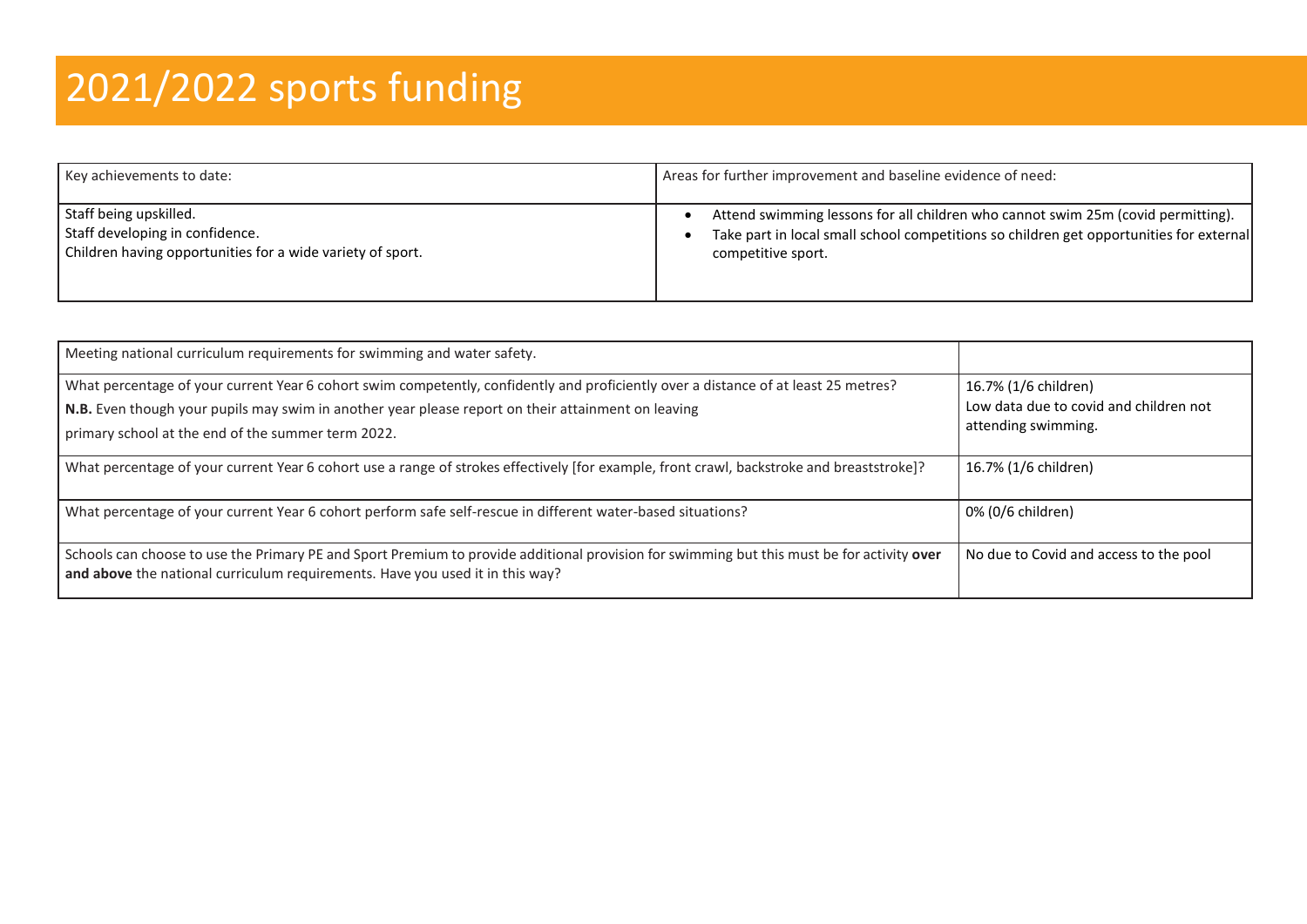## **Action Plan and Budget Tracking**

Capture your intended annual spend against the 5 key indicators. Clarify the success criteria and evidence of impact that you intend to measure to evaluate for pupils today and for the future.

| <b>Academic Year: 2021/2022</b><br>Key indicator 1: The engagement of all pupils in regular physical activity - Chief Medical Officer guidelines recommend that primary<br>school pupils undertake at least 30 minutes of physical activity a day in school | Total fund allocated: £16,640<br>Money carried forward from 20/21<br>£6888<br><b>Total of £23,528</b> | Date Updated: October 2021 |                                                                                                                                                              | Percentage of total<br>allocation:<br>£3510 (14.9%) |
|-------------------------------------------------------------------------------------------------------------------------------------------------------------------------------------------------------------------------------------------------------------|-------------------------------------------------------------------------------------------------------|----------------------------|--------------------------------------------------------------------------------------------------------------------------------------------------------------|-----------------------------------------------------|
| Intent                                                                                                                                                                                                                                                      | Implementation                                                                                        |                            | Impact                                                                                                                                                       |                                                     |
| Your school focus should be clear what you want the pupils<br>to know and be able to do and about what they need to<br>learn and to consolidate through practice:                                                                                           | Make sure your actions to achieve are linked to your<br><i>intentions:</i>                            | Funding allocated:         | Evidence of impact: what do pupils now know and<br>what can they now do? What has changed?:                                                                  | Sustainability and suggested next<br>steps:         |
| Children understand the importance of drinking<br>regular water                                                                                                                                                                                             | Water dispenser rental and cleaning<br>charge, placed for all to access                               | £210                       | Children have access to cold water when<br>needed so feeling refreshed and alert. Due to<br>COVID-only class 2 accessing as it is outside<br>their classroom |                                                     |
| Children have access to a variety of equipment to Children to choose a variety of equipment<br>play sport at break times                                                                                                                                    | and games which can be used outside at<br>breaktimes                                                  | £300                       | Children getting physical exercise at<br>breaktimes enabling them to also be occupied<br>and therefore improved behaviour and<br>physical stamina            |                                                     |
| Children have games organised on a lunch time<br>by an adult                                                                                                                                                                                                | Additional MSA employed who will<br>organise games for children to play during<br>lunch time          | £3000                      | Children have some structure to their lunch<br>time which is the longest breaktime                                                                           |                                                     |
| Key indicator 2: The profile of sport and physical activity being raised across the school as a tool for whole school improvement                                                                                                                           | Percentage of total<br>allocation:                                                                    |                            |                                                                                                                                                              |                                                     |
|                                                                                                                                                                                                                                                             |                                                                                                       |                            |                                                                                                                                                              | £3246 (13.8%)                                       |
| Intent                                                                                                                                                                                                                                                      | Implementation                                                                                        |                            | Impact                                                                                                                                                       |                                                     |
| Your school focus should be clear what you want the pupils<br>to know and be able to do and about what they need to<br>learn and to consolidate through practice:                                                                                           | Make sure your actions to achieve are linked to your<br>intentions:                                   | Funding allocated:         | Evidence of impact: what do pupils no know and<br>what can they now do? What has changed?:                                                                   | Sustainability and suggested next<br>steps:         |
| Celebrate pupils' sporting achievements in<br>Celebration Worship each Friday                                                                                                                                                                               | Children's achievements both inside of<br>school and externally are celebrated in the                 |                            | Children motivated to try new sports and<br>challenge themselves to achieve. Children                                                                        |                                                     |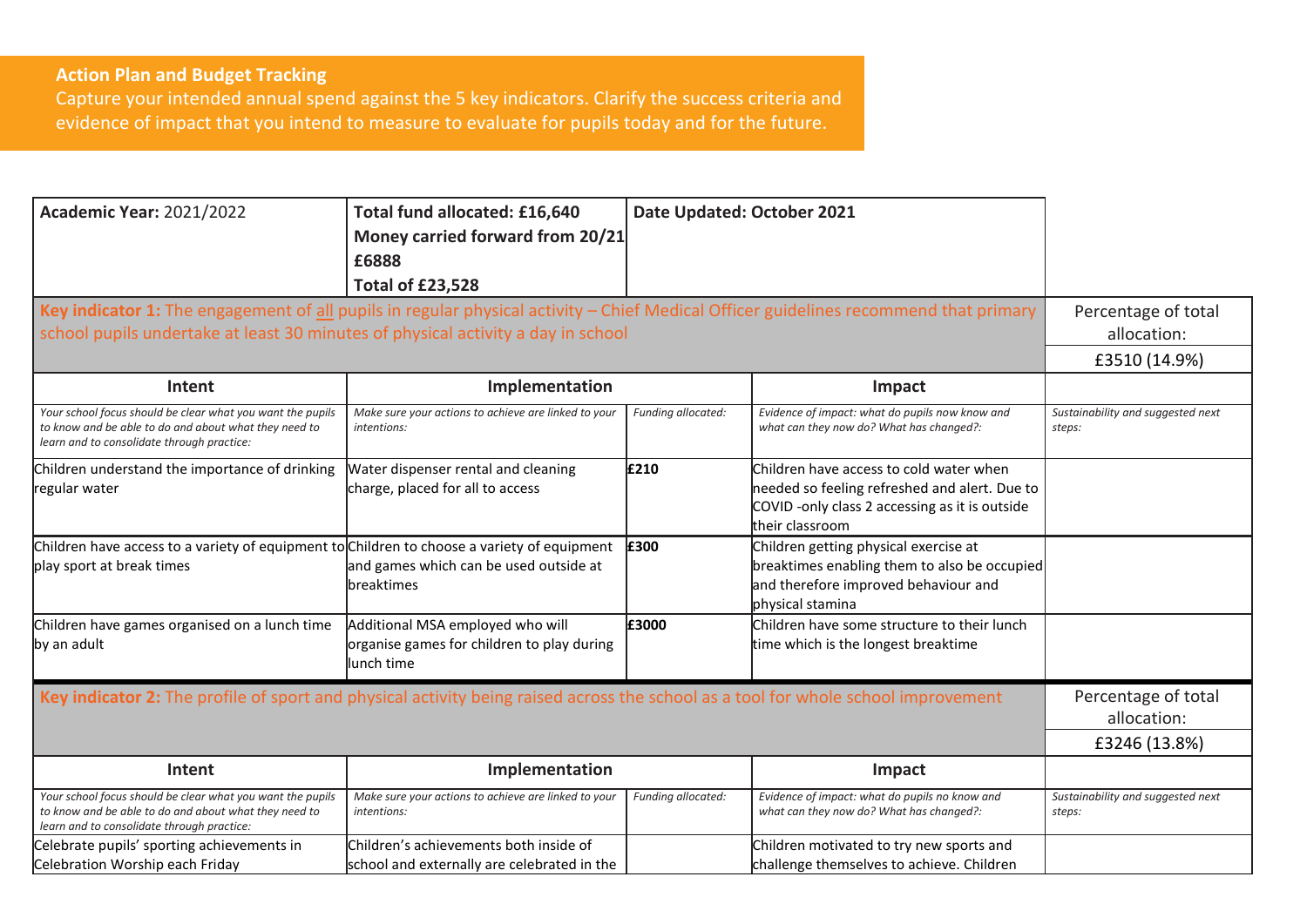|                                                                                                                                                                       | celebration assembly on a Friday afternoon.                                                                                                                                                                              |                                | develop resilience and understand it is ok to<br>lose. Children will have more opportunities to                                                 |                                                     |
|-----------------------------------------------------------------------------------------------------------------------------------------------------------------------|--------------------------------------------------------------------------------------------------------------------------------------------------------------------------------------------------------------------------|--------------------------------|-------------------------------------------------------------------------------------------------------------------------------------------------|-----------------------------------------------------|
|                                                                                                                                                                       |                                                                                                                                                                                                                          |                                | be leaders in PE                                                                                                                                |                                                     |
| Continue to update the sports noticeboard to<br>inform parents, pupils and visitors of our<br>children's sporting achievements.                                       | Sports lead to update the sports board                                                                                                                                                                                   |                                | Children are able to see opportunities on<br>offer and the results of competitions and<br>pupils involved. They are encouraged to have<br>a go. |                                                     |
| Children to be able to record each other when<br>doing gymnastic routines etc.                                                                                        | Purchase of I-pads so children can record<br>each other during PE lessons                                                                                                                                                | £2705 + VAT £3246              | Children are able to give constructive<br>criticism in a kind and fair manner helping to<br>learn how to cooperate with each other.             |                                                     |
| Inform all parents how our children have done in Put a sports section in the weekly letter<br>competitive sport.                                                      | when there has been a sporting event to<br>celebrate how the team/individual has<br>done.                                                                                                                                |                                | Children encouraged by peers to have a go at<br>new activities and competitions                                                                 |                                                     |
| Key indicator 3: Increased confidence, knowledge and skills of all staff in teaching PE and sport                                                                     |                                                                                                                                                                                                                          |                                |                                                                                                                                                 | Percentage of total<br>allocation:<br>£4374 (18.6%) |
| Intent                                                                                                                                                                | Implementation                                                                                                                                                                                                           |                                | Impact                                                                                                                                          |                                                     |
| Your school focus should be clear what you want the<br>pupils to know and be able to do and about what they<br>need to learn and to consolidate through practice:     | Make sure your actions to achieve are linked to your<br>intentions:                                                                                                                                                      | Funding allocated:             | Evidence of impact: what do pupils now know and what<br>can they now do? What has changed?                                                      | Sustainability and suggested next<br>steps:         |
| Upskill staff in teaching of specific skills. Staff<br>to observe and gain knowledge and<br>confidence in core skills of football and other<br>sports less confident. | Specialist term of teaching for school -<br>Purchase James Lofthouse to do weekly<br>football for a term then other specific sports weeks = $£1924$<br>where staff are less confident with class 2<br>and 4 and teachers | Autumn and<br>summer term = 26 | Children and staff gain new skills and<br>confidence in different sports                                                                        |                                                     |
|                                                                                                                                                                       | Buy in Rich Darcy to lead on a variety of<br>sports                                                                                                                                                                      | Full year 35 weeks<br>$=£2450$ |                                                                                                                                                 |                                                     |
| Key indicator 4: Broader experience of a range of sports and activities offered to all pupils                                                                         | Percentage of total<br>allocation:<br>£5163 (21.9%)                                                                                                                                                                      |                                |                                                                                                                                                 |                                                     |
| Intent                                                                                                                                                                | Implementation                                                                                                                                                                                                           |                                | Impact                                                                                                                                          |                                                     |
| Your school focus should be clear what you want the<br>pupils to know and be able to do and about what they<br>need to learn and to consolidate through practice:     | Make sure your actions to achieve are linked to your<br>intentions:                                                                                                                                                      | Funding allocated:             | Evidence of impact: what do pupils now know and what<br>can they now do? What has changed?:                                                     | Sustainability and suggested next<br>steps:         |
| Children in year 5/6 to understand basic first<br>aid                                                                                                                 | Children in year 5/6 take part in mini medics $\vert$ £10 per child<br>first aid training                                                                                                                                | £170 total                     | Children to understand how to help<br>themselves and others when hurt.                                                                          |                                                     |